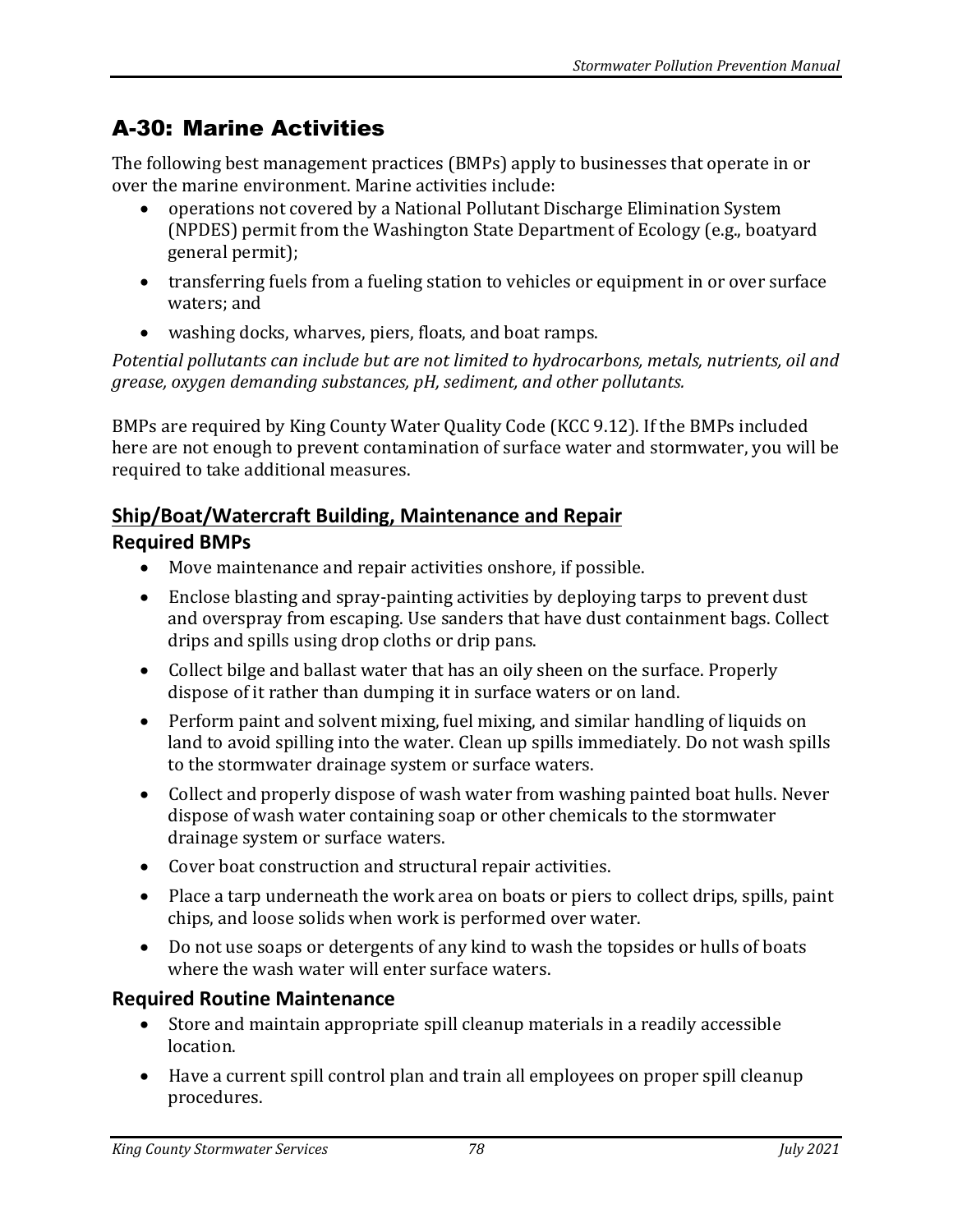• Sweep maintenance yard areas, piers, wharves, and boat ramps to collect sandblasting material, paint chips, oils, and other loose debris. Properly dispose of these collected materials. Do not hose down the area to the water or to a storm drain.

#### **Additional Information**

- *Stormwater Pollution Prevention Manual*, Chapter 3: Commercial and Multifamily BMPs
	- o [A-3: Storage of Liquid Materials in Portable Containers](https://your.kingcounty.gov/dnrp/library/water-and-land/stormwater/stormwater-pollution-prevention-manual/a03-jul21.pdf)
	- o [A-11: Cleaning or Washing of Tools and Equipment](https://your.kingcounty.gov/dnrp/library/water-and-land/stormwater/stormwater-pollution-prevention-manual/a11-jul21.pdf)
	- o [A-18: Vehicle and Equipment Repair and Maintenance](https://your.kingcounty.gov/dnrp/library/water-and-land/stormwater/stormwater-pollution-prevention-manual/a18-jul21.pdf)
- *Stormwater Pollution Prevention Manual*, Chapter 5: Information Sheets
	- o [Disposal](https://your.kingcounty.gov/dnrp/library/water-and-land/stormwater/stormwater-pollution-prevention-manual/disposal-jul21.pdf)
- Washington State Department of Ecology's *Vehicle and Equipment Wash Water Discharges/Best Management Practices Manual* <https://fortress.wa.gov/ecy/publications/summarypages/95056.html>

#### **In-Water and Over-Water Fueling Operations**

#### **Required BMPs**

- Facilities that load or unload petroleum products must comply with U.S. Coast Guard requirements. Refer to specifications in Coast Guard Requirements for Marine Transfer of Petroleum Products.
- Refer to activity sheets A-17: Stationary Fueling Operations and A-47: Older Stationary Fueling Operations for applicable best management practices.

#### **Required BMPs – Training and Fuel Dock Supervision**

- Have a trained employee supervise the fuel dock during fueling activities.
- Do not allow self-service on a marina dock without some means of controlling the dock activity. This can be done via camera, intercom, and shutoff abilities in the office.

#### **Required BMPs – Fueling Dock Setup, Maintenance, and Inspection**

- Install personal watercraft floats at fuel docks to stabilize personal watercraft/jet skis while refueling.
- Use automatic shut-off nozzles and promote the use of "whistles" and fuel/air separators on air vents or tank stems of inboard fuel tanks to reduce the amount of fuel spilled into receiving waters during fueling of boats.
- Have spill containment booms, pads, and absorbents easily accessible and clearly marked.
- Post a spill response and cleanup plan where employees can easily see it and keep contact information current.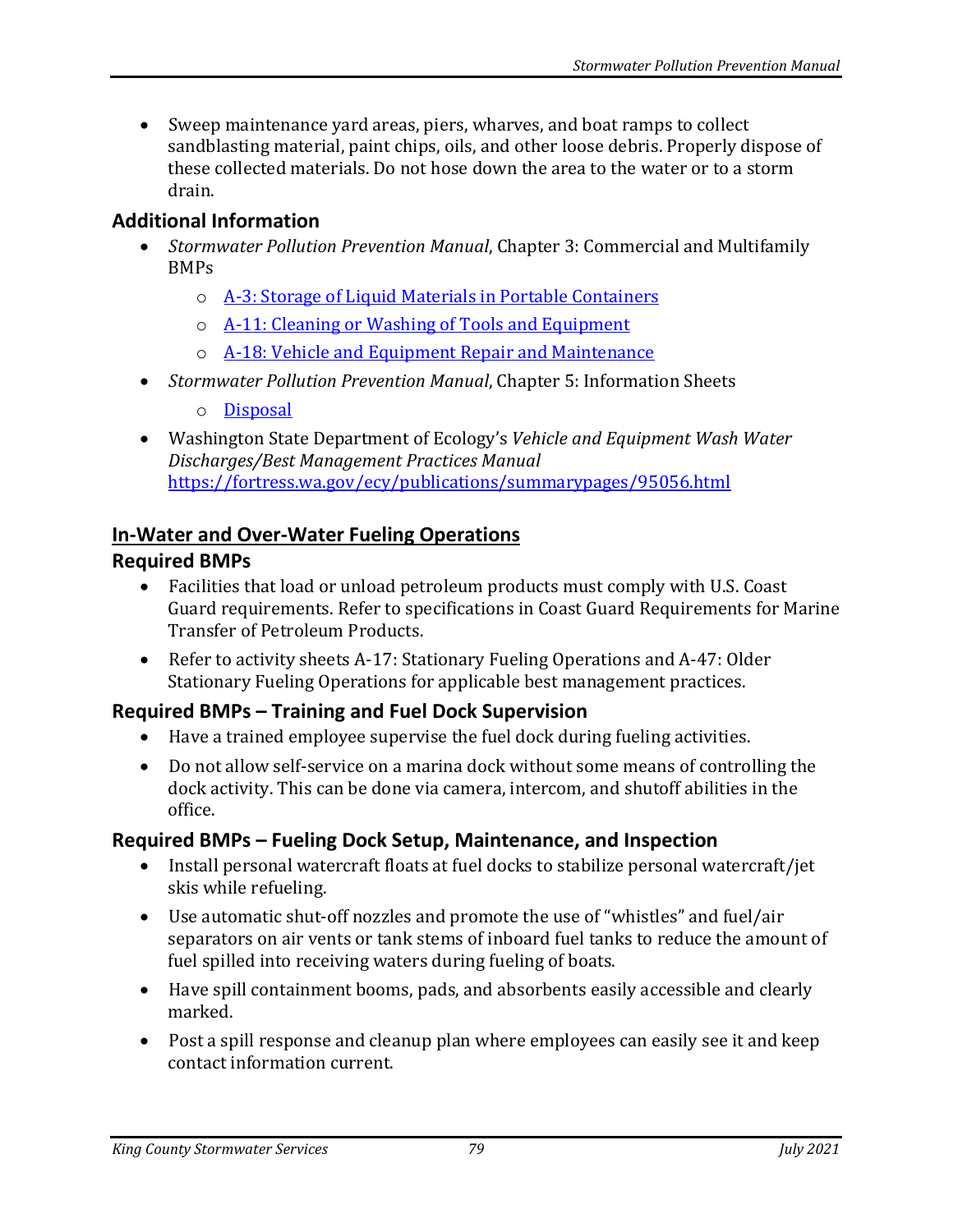- Post readable refueling directions, BMPs, and emergency protocols at the fueling station.
- Post a sign with emergency spill reporting phone numbers clearly visible. Marinas on land leased from the Washington Department of Natural Resources (DNR) are required to post the "Spills Aren't Slick" signage.
- Display "No Smoking" signs on fuel docks.
- Create a regular inspection, maintenance, and replacement schedule for fuel hoses, pipes, tanks, and spill cleanup materials. Have staff walk the dock fuel lines from dispenser to tank to look for signs of leakage at joints and determine hose condition from end to end.

# **Required BMPs – Fueling Practices**

- Discourage operators from "topping off". Fuel expands and can slosh out of the vent when temperatures rise or waters become choppy.
- When handing over the nozzle, wrap an absorbent pad around the nozzle end or plug inside the nozzle end to prevent fuel in the nozzle from spilling.
- Have the boat operator place an absorbent pad or suction cup bottle under the vent(s) to capture fuel spurts from the vent.
- Never block open the fuel nozzle trigger and always disable hands-free clips to ensure the boater remains with the nozzle to prevent overfilling. Hands-free clips are not allowed in Washington, per WAC 296-24-33015.
- Always keep the nozzle tip pointing up and hang the nozzle vertically when not in use.
- During fueling operations, visually monitor the liquid level indicator to prevent the tank from being overfilled.
- The maximum amount of product received must not exceed 95 percent capacity of the receiving tank.

# **Required BMPs – Spill Cleanup**

- Train all employees on required spill response methods and procedures.
- Manage petroleum-contaminated booms, pads, and absorbents in a designated collection container and properly dispose of these materials.
- Do not use soaps or dispersants in the event of a spill. Use absorbent materials instead.
- See activity sheets A-2: Outdoor Storage of Liquid Materials in Stationary Tanks and A-3: Storage of Liquid Materials in Portable Containers for additional BMPs.

# **Required BMPs – Fueling by Portable Container**

• Have boats fuel on shore or at a fuel dock rather than transport fuel from an upland facility to the boats. Only use hand-held fueling containers or "jerry cans" when necessary or when shore or dock fueling is not practical.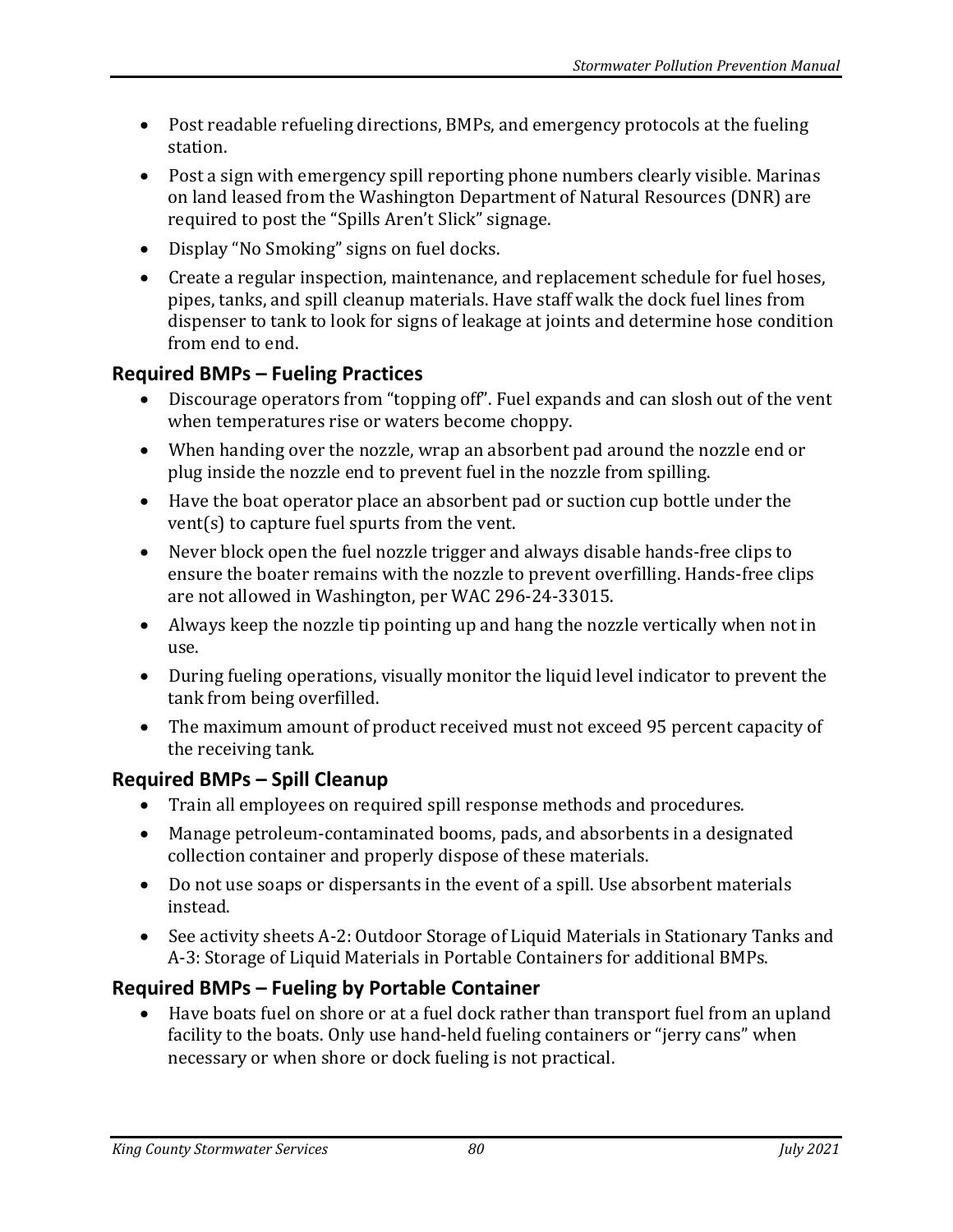- Always refill portable fuel containers on the pavement or dock to ensure a good electrical ground. While the deck of the boat may seem stable, static electricity can build up and cause a spark.
- On the dock, put an absorbent pad under the container and wrap an absorbent pad around the fuel fill — this can easily be done by putting a hole in the pad.
- Ensure the nozzle stays in contact with the tank opening.
- When transferring fuel from a portable can, use a fuel siphon with a shut-off feature. If a siphon is not available, a nozzle/spout with a shut off is a good alternative.
- Since fueling boats with a portable container can take time, make sure the container is comfortable to carry, hold, and balance.
- Use a high flow funnel. Funnels can help prevent spills by making a larger opening for fueling.
- Place a plug of absorbent pad or paper towel in the nozzle when not in use to capture any extra drops that accumulate.
- Fuel slowly, pour deliberately and watch the container (especially the nozzle mechanism) for signs of wear.
- Store portable fuel tanks out of direct sunlight and keep in a cool, dry place to minimize condensation.

# **Additional Information**

- *Stormwater Pollution Prevention Manual*, Chapter 3: Commercial and Multifamily BMPs
	- o [A-2: Outdoor Storage of Liquid Materials in Stationary Tanks](https://your.kingcounty.gov/dnrp/library/water-and-land/stormwater/stormwater-pollution-prevention-manual/a02-jul21.pdf)
	- o [A-3: Storage of Liquid Materials in Portable Containers](https://your.kingcounty.gov/dnrp/library/water-and-land/stormwater/stormwater-pollution-prevention-manual/a03-jul21.pdf)
	- o **[A-17: Stationary Fueling Operations](https://your.kingcounty.gov/dnrp/library/water-and-land/stormwater/stormwater-pollution-prevention-manual/a17-jul21.pdf)**
	- o [A-47: Older Stationary Fueling Operations](https://your.kingcounty.gov/dnrp/library/water-and-land/stormwater/stormwater-pollution-prevention-manual/a47-jul21.pdf)
- *Stormwater Pollution Prevention Manual*, Chapter 5: Information Sheets
	- o [Disposal](https://your.kingcounty.gov/dnrp/library/water-and-land/stormwater/stormwater-pollution-prevention-manual/disposal-jul21.pdf)
	- o [Spill Response and Cleanup Plan](https://your.kingcounty.gov/dnrp/library/water-and-land/stormwater/stormwater-pollution-prevention-manual/spill-response-and-cleanup-plan-jul21.pdf)

# **Dock Washing**

# **Required BMPs – Surface Preparation and Spot Cleaning**

- Use dry methods and equipment (scraping, sweeping, vacuuming) to remove debris, bird feces and other contaminants prior to cleaning with water to prevent these pollutants from entering surface water. This will minimize the need for chemical cleaners. Dispose of debris from the dock as solid waste.
- During cleaning activities, if debris, substances, or wash water have the potential to enter surface waters through drains, temporarily block the drains prior to cleaning activities.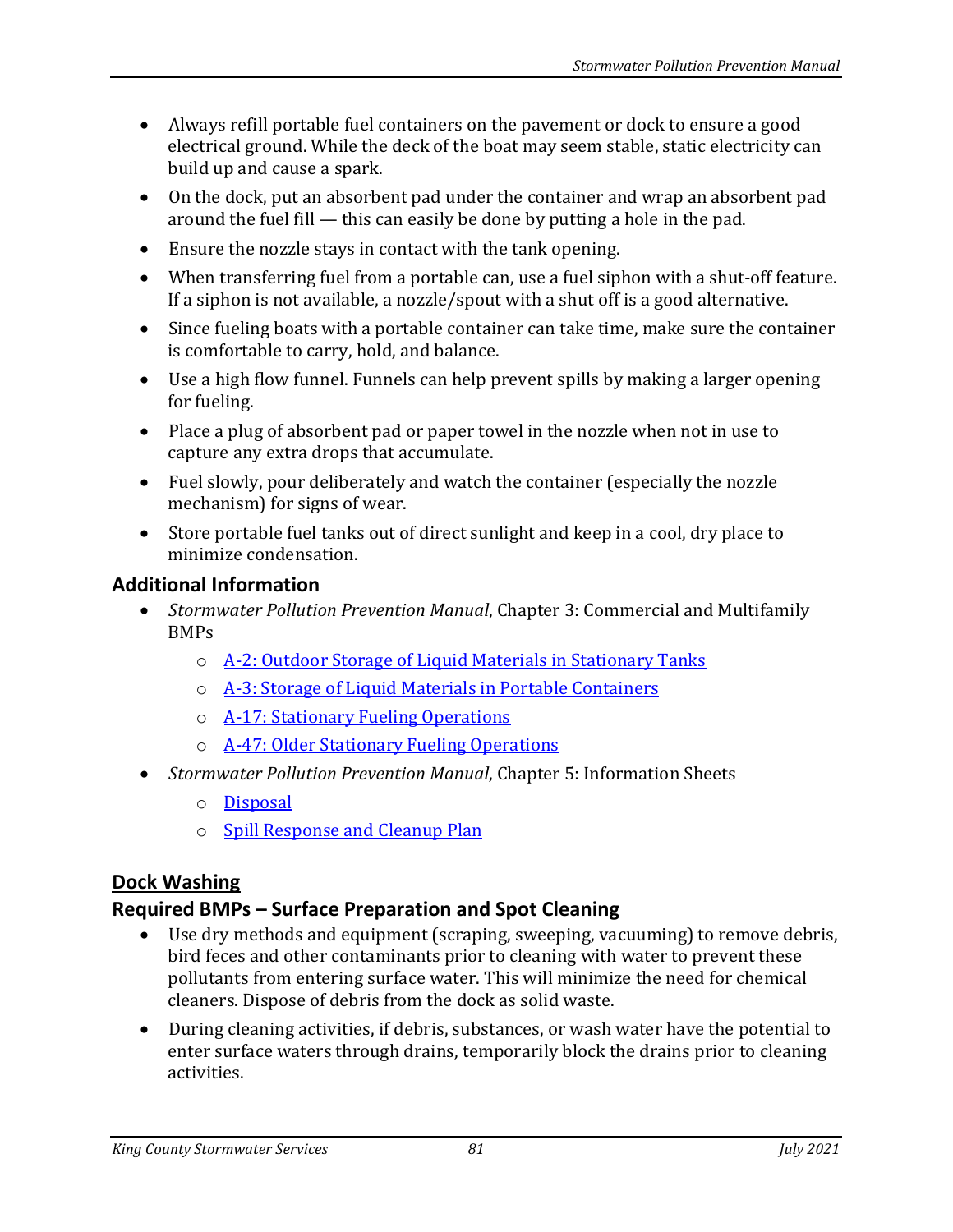- Hose down the area if necessary and to the extent practicable, collect wash water and dispose of it properly.
	- o If the dock is paved, the landward area is vegetated, and no soaps or detergents are used, then the wash water does not have to be collected if the water can soak into the ground without discharging to surface waters or the storm drainage system. However, the wash water does have to be filtered to trap solid materials before entering vegetated areas.
	- o If the dock and the landward area are both paved, then use a sump pump, wet vacuum or similar device that enables collection of wash water and associated solids so they can be disposed of in a sink or toilet for treatment at your local sewage treatment plant. On-site septic systems should not receive wash water containing harsh chemicals. The wash water must not go to surface waters or storm drainage system.
- Spot clean with water and a coarse cloth before using soaps or detergents or washing down an area.
- If a cleaner is needed for spot cleaning:
	- $\circ$  Mix it in a bucket and use it to scrub down only the areas that need extra attention.
	- o Try starting with vinegar and baking soda and move to other options as needed. Spot clean using a rag if harsher cleaning products are needed.
	- o Use a mild detergent or soap that is pH neutral. Avoid or minimize the use of petroleum distillates, chlorinated solvents, and ammoniated cleaning agents.
	- o Use degreasers or absorbent material to remove residual grease by hand and do not allow this material to enter surface waters.
	- o Keep cleaners in sealed containers and keep cleaner containers closed securely when transporting between the shore and docks.
	- o Properly dispose of wash water.
- Minimize the scour impact of wash water to any exposed soil at the landward end(s) of the dock or below the dock. Place a tarp over exposed soil, plant vegetation, or put berms to contain eroded soil.

# **Required BMPs – Dock Washing and Disposal**

- During cleaning activities, if debris, substances, or wash water could enter surface waters through drains, then temporarily block the drains and collect all of the wash water.
- To the extent practicable, collect any wash water generated from cleaning dock areas, and dispose of it properly.
	- o If the dock is paved, the landward area is vegetated and no soaps or detergents are used, then the wash water does not have to be collected if the water can soak into the ground without discharging to surface waters or the storm drainage system. However, the wash water does have to be filtered to trap solid materials before entering vegetated areas.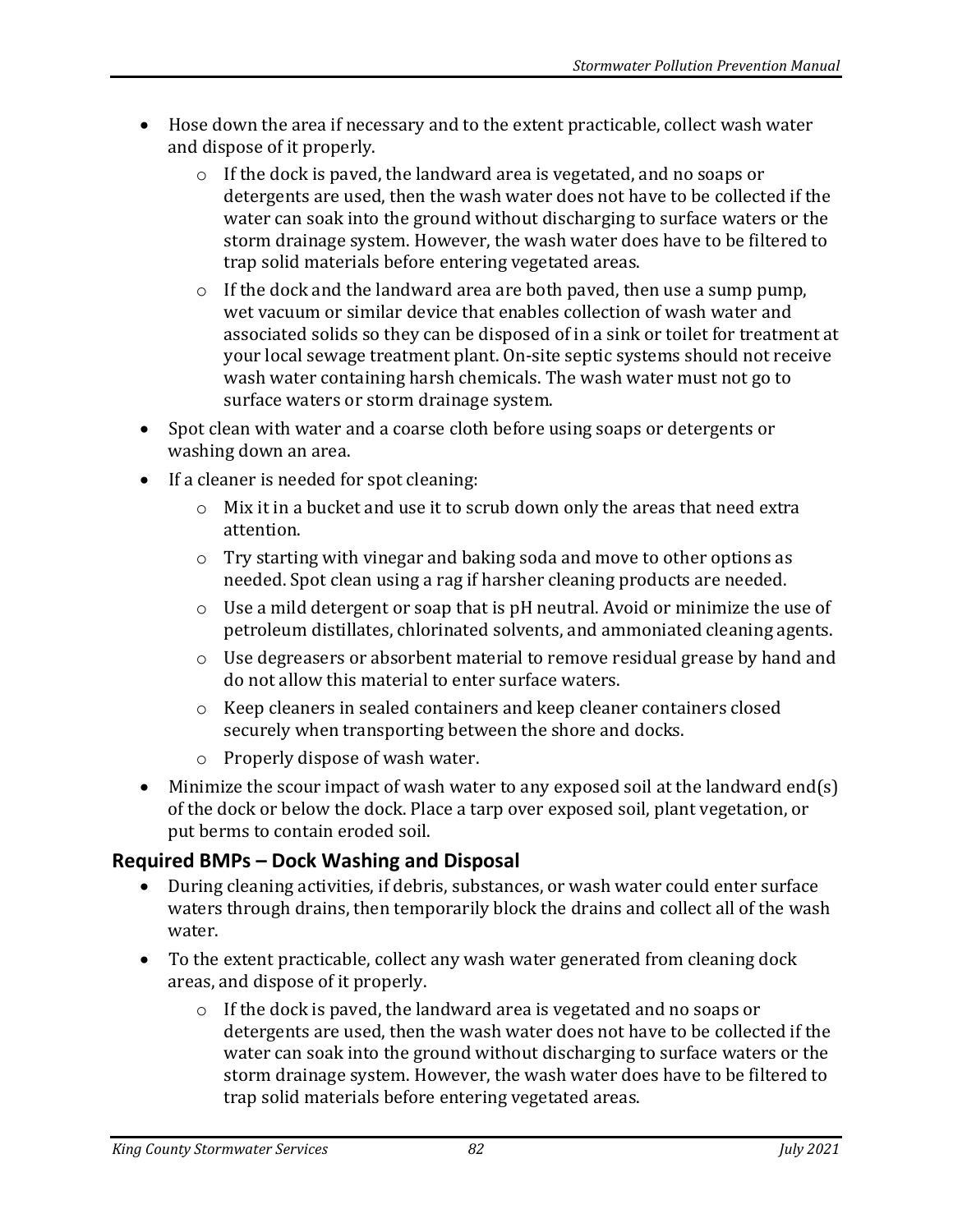- $\circ$  If the dock and the landward area are both paved, then use a sump pump, wet vacuum or similar device that enables collection of wash water and associated solids so they can be disposed of in a sink or toilet for treatment at your local sewage treatment plant. On-site septic systems should not receive wash water containing harsh chemicals. The wash water must not go to surface waters or storm drainage system.
- If pressure washing use only light pressure. Avoid using excessive pressure, which may damage the dock or send flakes of paint and other material into the water. If the surface is painted with lead or other heavy metal-bearing paint (such as chromium or cadmium), use a commercial pressure washing service that will collect, test, and properly dispose of the wash water.
- Do not place any debris or substances resulting from cleaning activities in shoreline areas, riparian areas, or on adjacent land where these substances may erode into surface waters.
- Where treated wood associated with the structure being washed are present, use non-abrasive methods and tools that, to the maximum extent practicable, minimize removal of the creosote or treated wood fibers when it removes marine growth from creosote or any other treated wood.
- Do not discharge removed marine growth to surface waters.
- Do not discharge emulsifiers, dispersants, solvents, or other toxic deleterious materials to surface waters or storm drainage systems.

# **Required BMPs – Goose Waste**

- If possible, pick up goose waste using shovels, brooms, rakes, power sweepers, and trash cans. Properly dispose of goose waste in the garbage.
- Do not blow, sweep, or wash goose waste into surface waters or storm drainage systems.
- Regularly clean goose waste from areas of chronic deposition.

# **Supplemental BMPs- Goose Waste**

- Do not feed wild geese or other waterfowl.
- Change areas of chronic accumulation of goose waste from goose friendly to goose resistant. Reduce lawn areas and increase the height of shoreline vegetation (tall grass, shrubs) as geese are reluctant to walk through tall vegetation.
- Geese's favorite food is new shoots of grass. Let grass grow to six inches or taller. Stop fertilizing and watering lawn in areas of geese accumulation to reduce the palatability of the lawn.
- Create a natural geese barrier of 20 to 100 feet of herbaceous vegetation at least 3 feet in height to discourage geese. A narrow, winding path through the plantings will allow for beach access, while preventing geese from having a direct line of sight through the planted area. Minimize open sight lines for geese to less than 30 feet.
- Where space is limited, use one or two rows of shrub plantings combined with a fence to construct a geese barrier. Fences should be at least 24 inches tall (3 feet